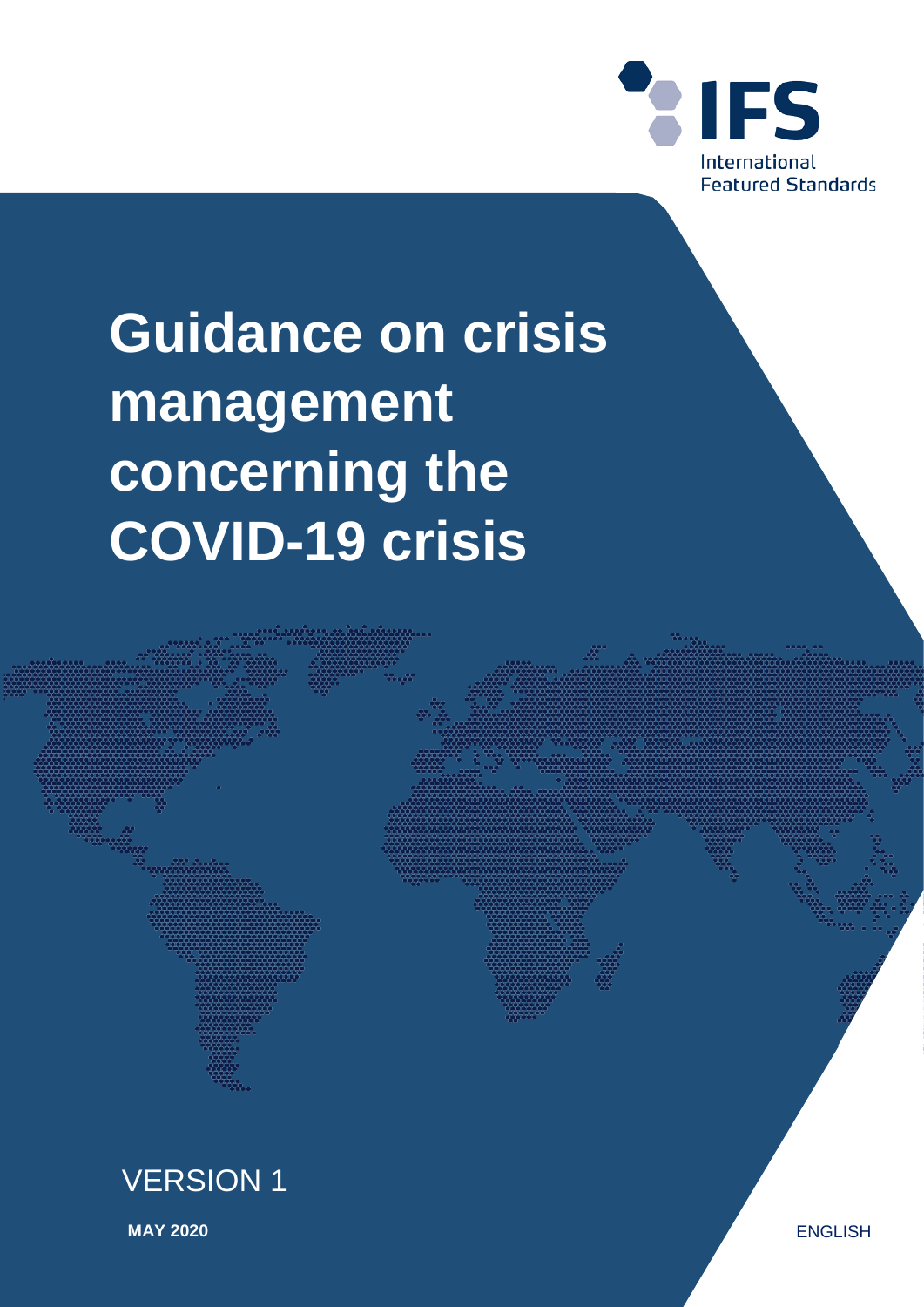IFS strives to maintain high service levels to our stakeholder groups by offering solutions for questions relating to our standards & programs as well as sharing technical information and news features. We feel this service is even more important in these challenging times we all face due to the COVID-19 crisis. As part of our support, IFS is sharing this supportive guidance document for a crisis management concept concerning COVID-19 with our network.

Currently, there is no evidence of virus transmission via food or food packaging, but there is evidence that it can remain viable on some surfaces for longer. Well-known food handling procedures should be sufficient to combat COVID-19, so long as social distancing and other measures are followed.

This list of examples concerning crisis management in regards to COVID-19 might be of help for IFS certified and assessed companies. Please consider the mentioned points as examples only. Further measures and actions may be required.

One of the most important steps right now is the activation and deployment of a crisis management protocol to enforce a business continuity strategy and assist product supply, since this is currently the main priority. To avoid Coronavirus contamination and spread, it is fundamental to activate, review, and maintain the crisis management protocol, along with a strategy to protect the staff through enforcing hygiene procedures, controls on personnel health, and other factors.

Adhering to rules & requirements of Product/Food Safety and Quality Management Systems should result in consistently high levels of operational controls to maintain the production of safe quality products according to customer agreements.

Now is the time to reassess Quality and Food Safety Systems mitigate potential new and increased risks and to reinforce compliance with IFS requirements. Please remember that the protocol shall be reviewed continuously according to potentially increased risks, updated crisis information and data.

All new relevant, legal and governmental COVID-19 crisis statements need to be taken into consideration; including retailers, industry and client requirements. In return, keeping your stakeholders updated on all relevant information that affects your Product/Food Safety and Quality Management Systems will maintain ongoing operations and business continuity.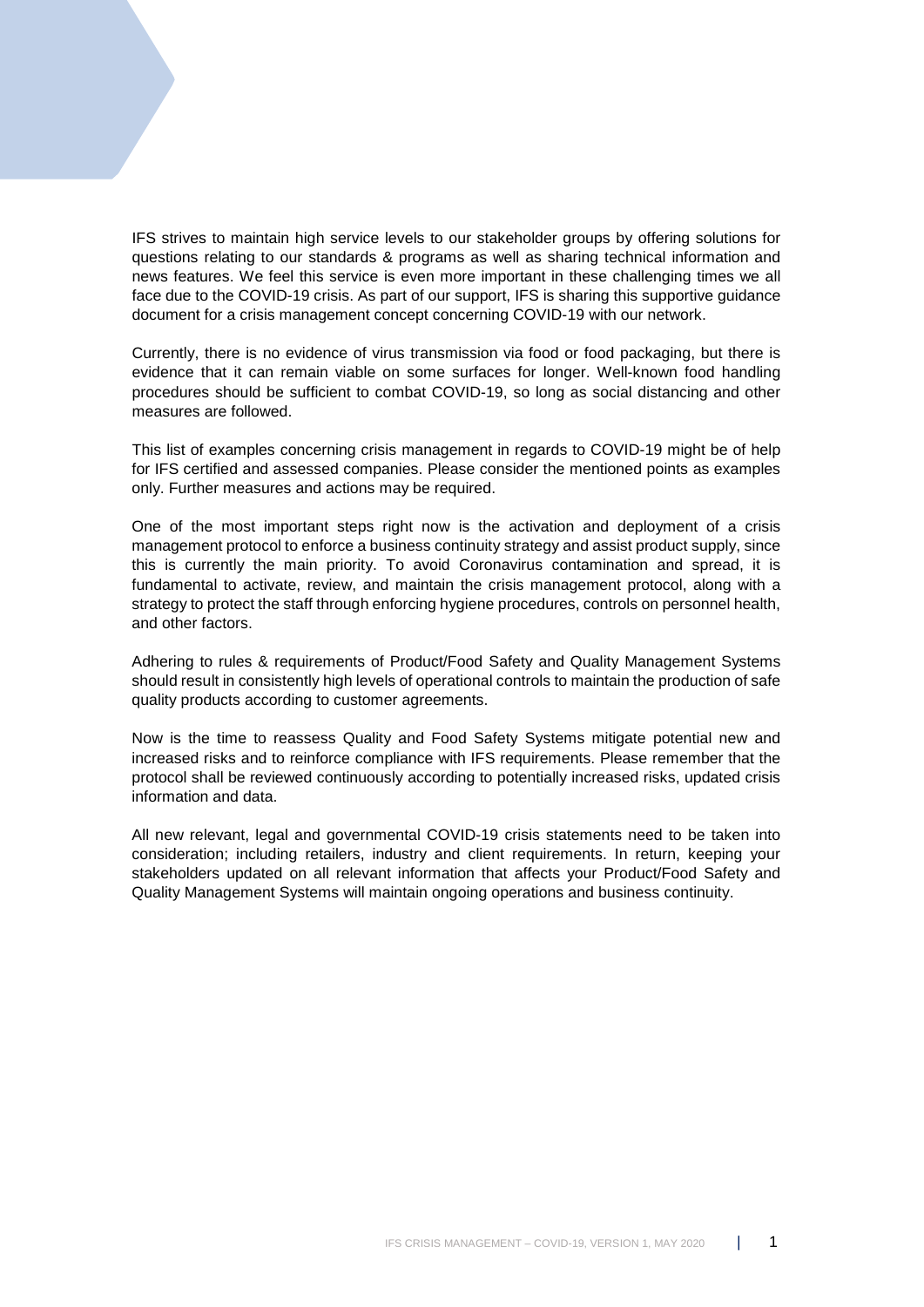**This help follows the approach to** 

1. Have a set frame to manage the situation effectively and efficiently

**Setting of frameworks, information management, knowledge and awareness**

2. Identify and evaluate potential risky processes for the company

**Determine the potential risk to the company's processes** 

3. Define and implement processes to mitigate and control the identified risk

**Developing and implementing an action plan**

4. Check, evaluate, and review the set processes

**Test and review your plan**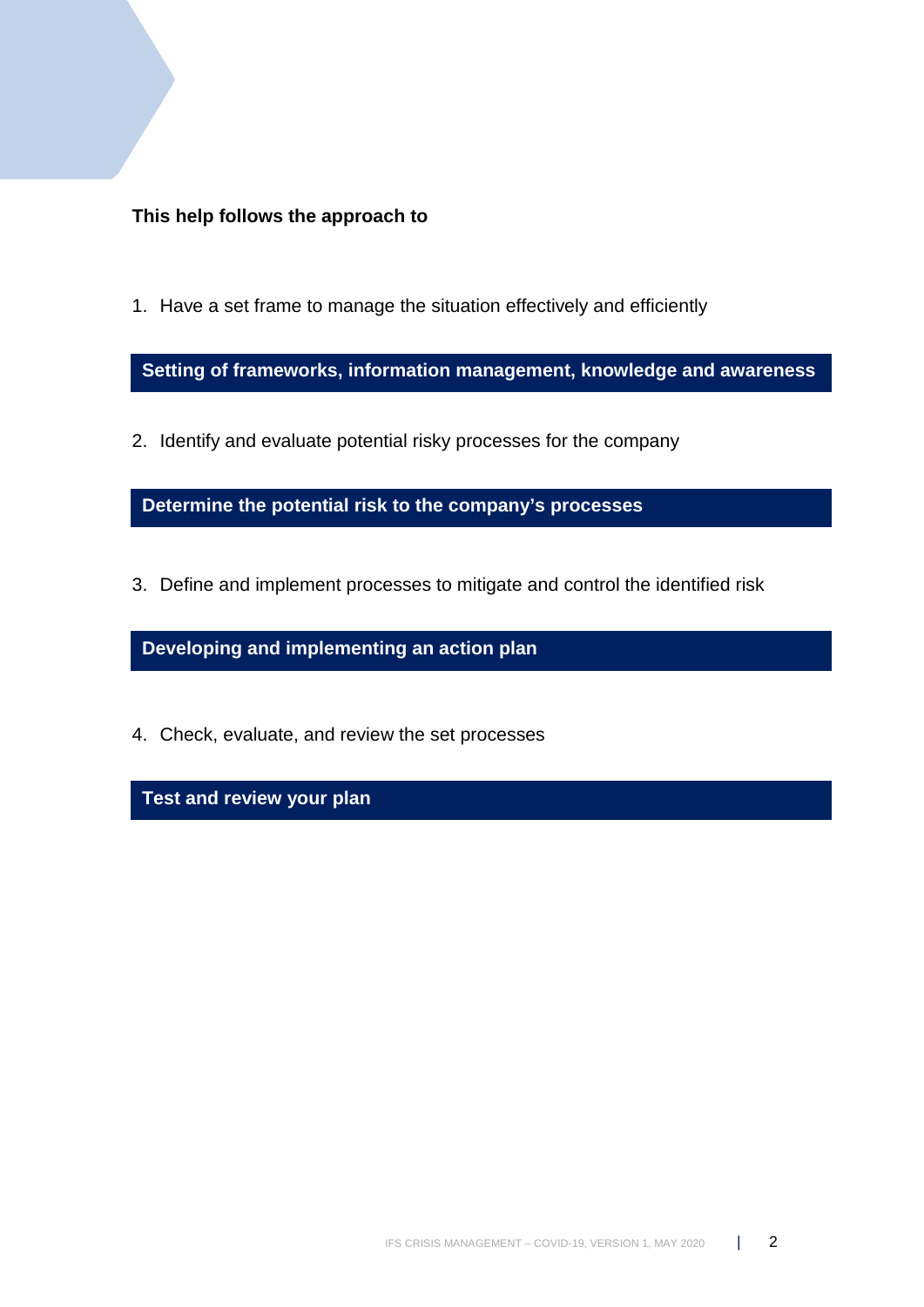# **What is an incident?**

"A situation that might be, or could lead to, a disruption, loss, emergency or crisis" (ISO 31000)

An unexpected, internal or external event, which concerns the product safety. In case of non-control of the event, a product safety risk can occur. (IFS Logistics v2.2)

A situation within the supply chain where there is a possible and/or confirmed risk associated with product integrity; or any force majeure event (e.g. critical resources/services disruption, natural disasters, loss, emergency situations, crisis, etc.) with a direct impact on the delivery of trusted products.

# **What is the management of incidents?**

The identification / analysis of possible incidents / situations, which might lead to incidents and the development of strategies for planning and control (e.g. emergency plan, preventative actions). (IFS Logistics v2.2)

# **Examples of disruption, loss, emergency, or crisis situations in companies that could affect production and / or products:**

- Emergency situations  $\rightarrow$  e.g.: fires, building collapse, chemical spills
- Natural events  $\rightarrow$  e.g.: earthquakes, hurricanes, floods
- Supplies shortage  $\rightarrow$  e.g.: raw materials, critical machinery spare parts, cleaning and disinfection chemicals, others
- Personnel absenteeism  $\rightarrow$  e.g.: significant health issue, strikes
- Service disruptions  $\rightarrow$  e.g.: water, electricity or other sources of energy, internet connection, transport, other services
- Internal disruption  $\rightarrow$  e.g.: security violations, equipment breakdowns, product/food defense incidents
- Data security issues  $\rightarrow$  e.g.: malware attacks, software failure, loss of confidential / critical information
- Political unrest  $\rightarrow$  e.g.: economic instability, war, internal armed conflicts
- Product contamination  $\rightarrow$  e.g.: raw materials, semi-finished products, finished products, packaging material

The company should consider the impact for consumers and customers, and the impact in the relationship with other stakeholders, such as reputation, confidence gained, corporate image, and business continuity.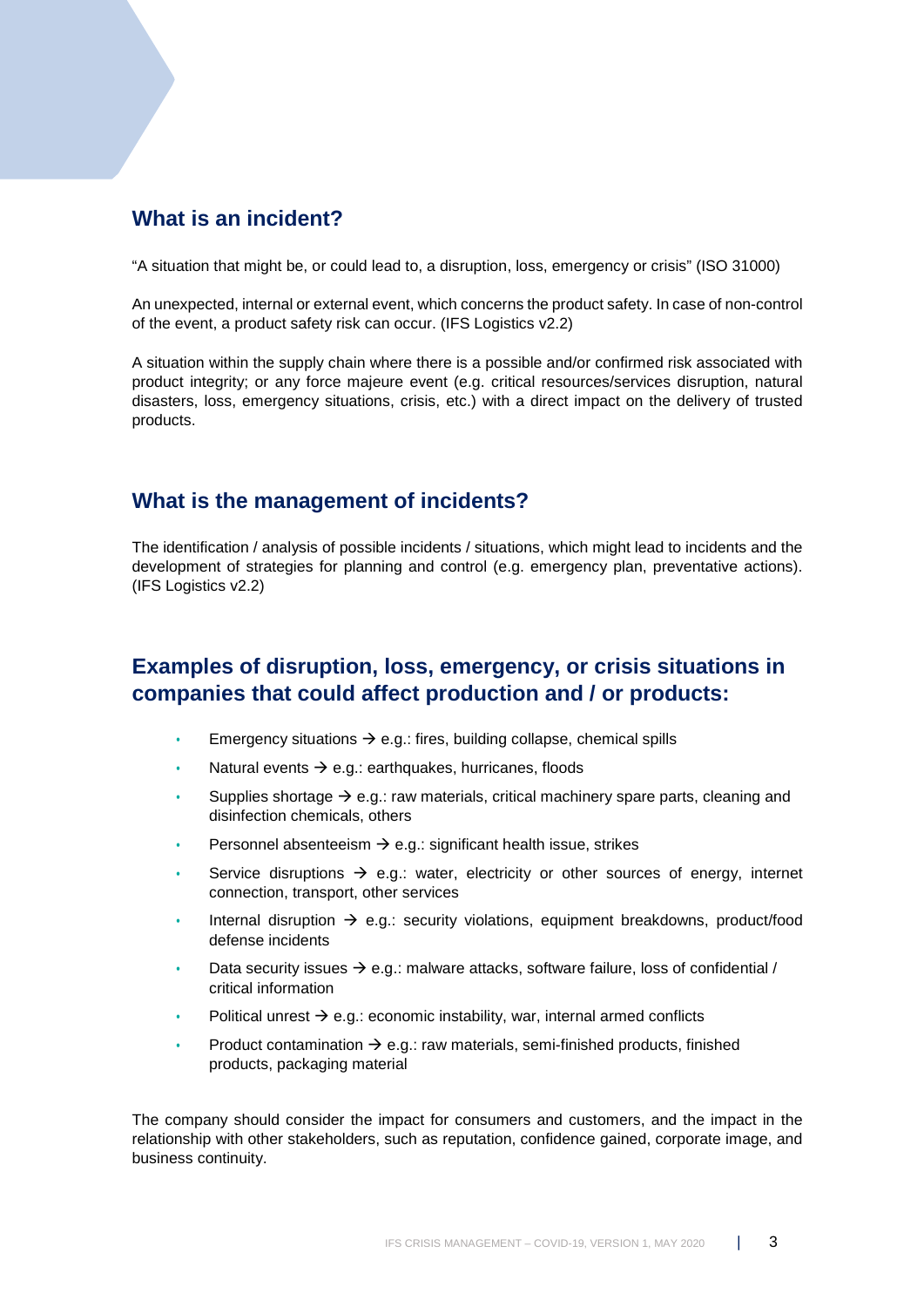# **What are the key elements to consider in a system to manage incidents?**

## **Setting of frameworks, information management, knowledge and awareness**

#### **What to consider:**

- Have you defined a crisis team?
- Have you considered external resources (e.g. lawyer)?
- Who belongs to the crisis team?
- Are the members of the crisis team trained in topics relating to risk and incident management? <training records>
- Who is the person responsible to initiate the incident management process? Is this person permanently available? How are potential absences covered (vacations, sick leave, etc.)?
- How can the incidents and emergency situations be detected by the company?
- What are the sources of information to be aware/alert of new potential emergencies/incidents?
- Is there an information system to keep the crisis team up-to-date as basis for decisions?
- Is there a set infrastructure to enable regular meetings between members of the crisis team?
- Who are responsible persons (representatives) communicating what to whom in the company internally/ externally? Are all employees instructed regarding their obligations (e.g. discretion regarding communications with the press) in a crisis situation?

# **Examples of COVID-19 crisis:**

#### **Product/food safety and quality management system**

The company should be aware of the hazards triggering the crisis and the resulting potential risk to ensure optimal preparation and implement measures to mitigate the risk of being affected. To do so, there shall be a professional and up-to-date procedure implemented to receive current information on COVID-19 relevant developments as a base for further evaluation and decision making within the Management, HACCP and crisis team. The system should include employee health and pre-cautionary personnel hygiene measures.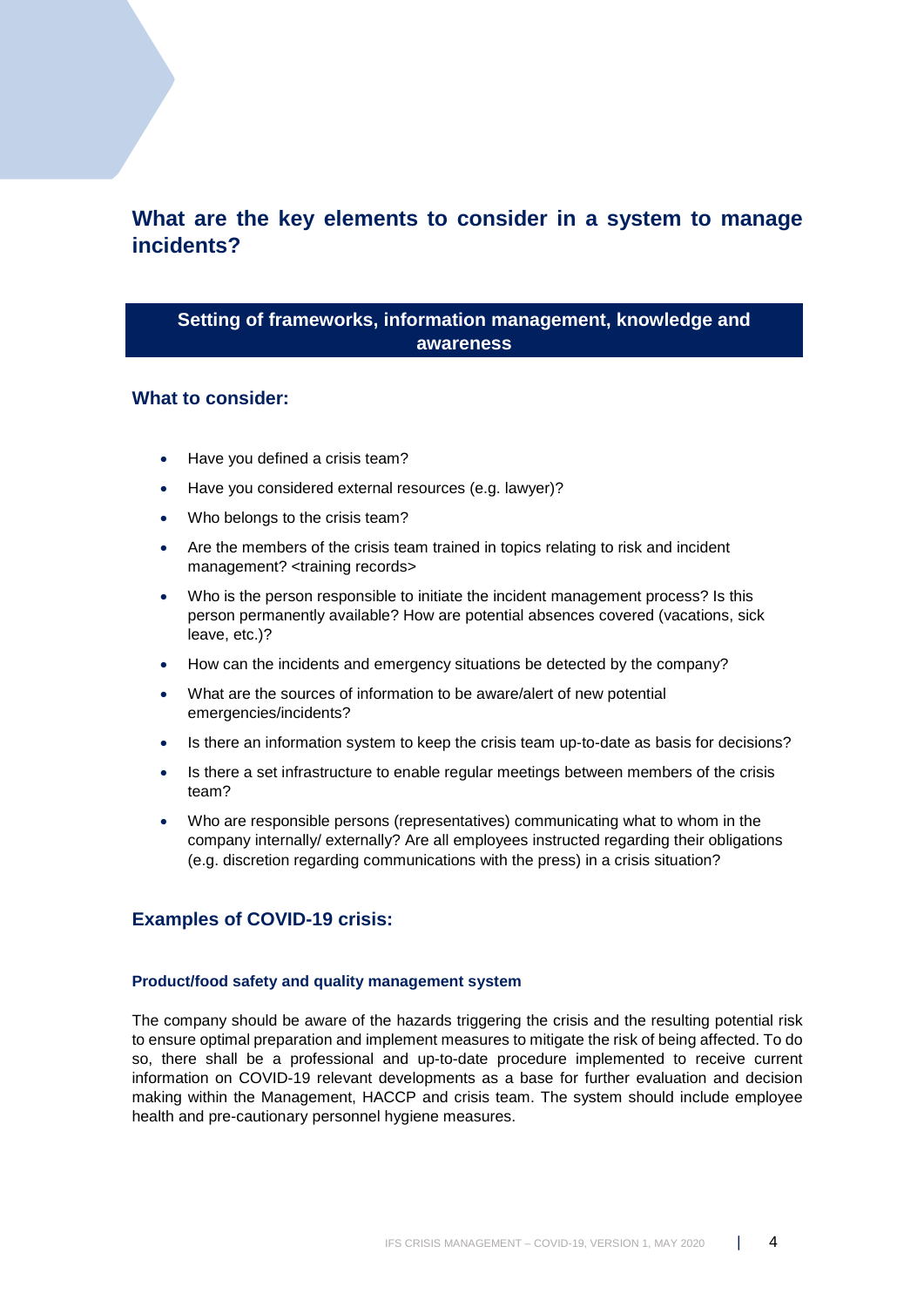The hazard analysis and risk assessment should be incorporated into the HACCP plan as adjustments to the existing prerequisite programs and production might be necessary.

The HACCP team needs to be involved in product and process related measures so that risks linked to those are considered, understood and managed properly. This includes especially the training of responsible staff and their deputies relating to CCP monitoring and recording under the new and possibly extreme work situation.

#### **Incidents management**

- keep the crisis team clearly defined and up to date also in the case of organizational changes, take care that all key positions are included (HR and IT to manage the home office related issues; purchasing staff responsible for the supply of personnel protection utensils such as masks, glasses, gloves; company`s medical doctor for consultancy, etc.).
- ensure that the members of the crisis team or person with the authority to initiate the incident management process are/is available (and not in vacation, sick leave, etc.) when needed, make sure there are effective arrangements in place to cover potential absences.
- inform/train the members of the crisis team in topics related to virus pandemic or epidemic.
- emergency contact details need to be up-to-date for part-time and internal/external members of the crisis team
	- $\circ$  make sure that the required IT infrastructure is available to allow frequent meetings between the members of the crisis team
	- o consider the necessity of adjusting the frequency of meetings
- meetings may consider: Daily governmental news and restrictions, customer requirements, availability of resources (staff, service provider, supply chain), feedback on and review of already taken measures.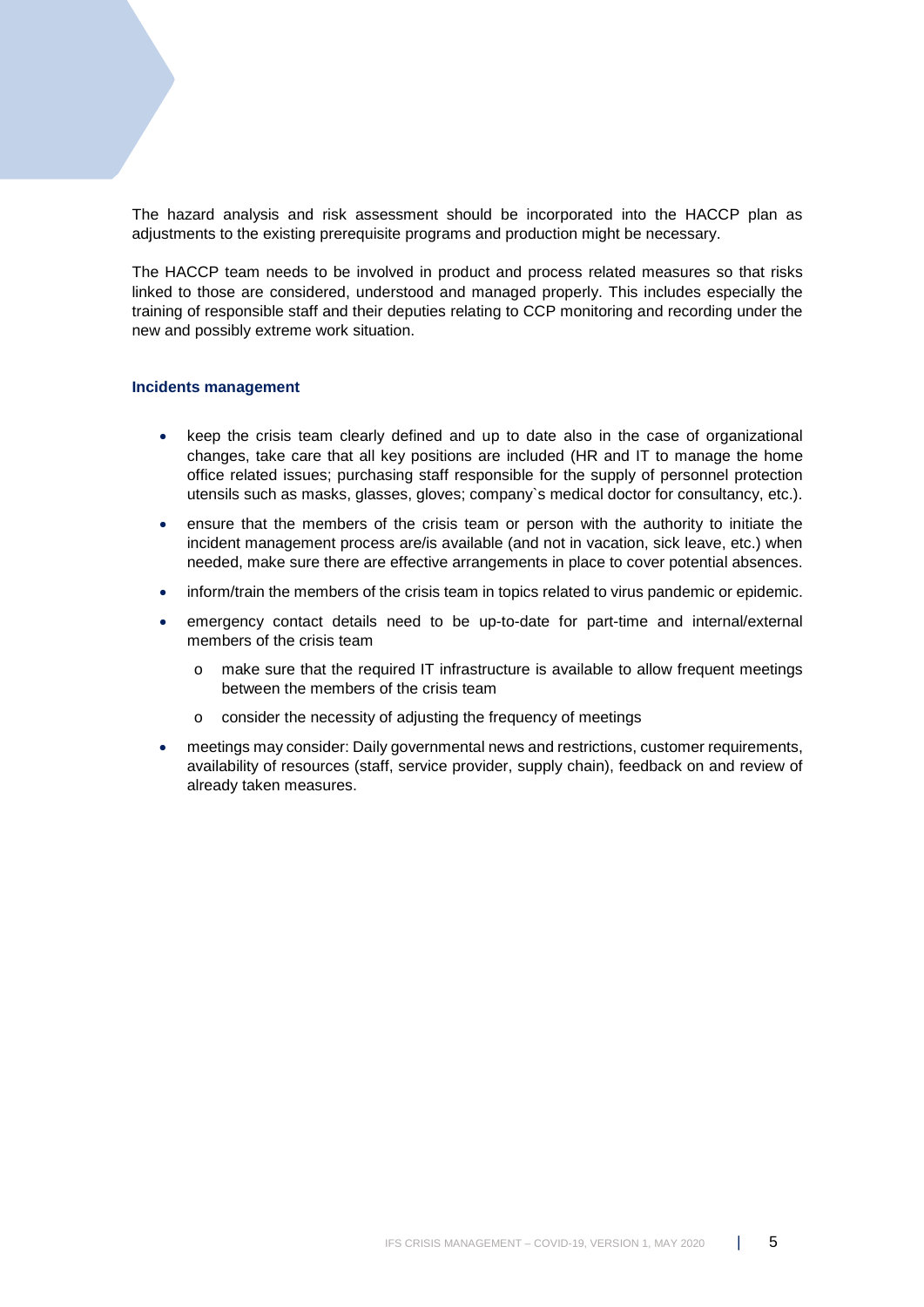## **Determine the potential risk to the company's processes**

#### **What to consider:**

- What are the incidents and emergency situations identified by the company?
- What are the identified critical processes and resources to support them?
- What is the level of risk of those incidents and emergency situations defined regarding operational and financial aspects?
- What is the level of risk of those incidents and emergency situations defined in products and processes regarding quality, legal, and safety aspects?
- Who is allowed to report what kind of information to whom, and in what time? <communication plan>
- Who is informed when an incident occurs?
- How are incidents managed? <crisis management procedures>

# **Examples of COVID-19 crisis:**

Make sure that the virus pandemic or epidemic was evaluated as a possible emergency situation and is described in the procedure for management of incidents.

Consider the following topics within the evaluation of critical processes:

- Infrastructure, personnel resources and deputation, framework for crisis situations to receive information, internal/external communication, training, staff responsibilities
- Review of internal Product/Food Safety and Quality Management System
- Changes in supply chain/purchasing of products and services and production processes
- Possible changes in specifications, formulas, recipes and customer agreements. Related communication and agreement procedures.
- Personal hygiene, infectious disease and sanitary/staff facilities
- Measures regarding hygiene and disinfection protocols
- Plant layout, equipment, workplace assessments
- Product and personal flows, social behavior
- Product/Food Fraud assessment and mitigation plans
- Product analysis / frequency of checks and controls
- Site security and visitor policy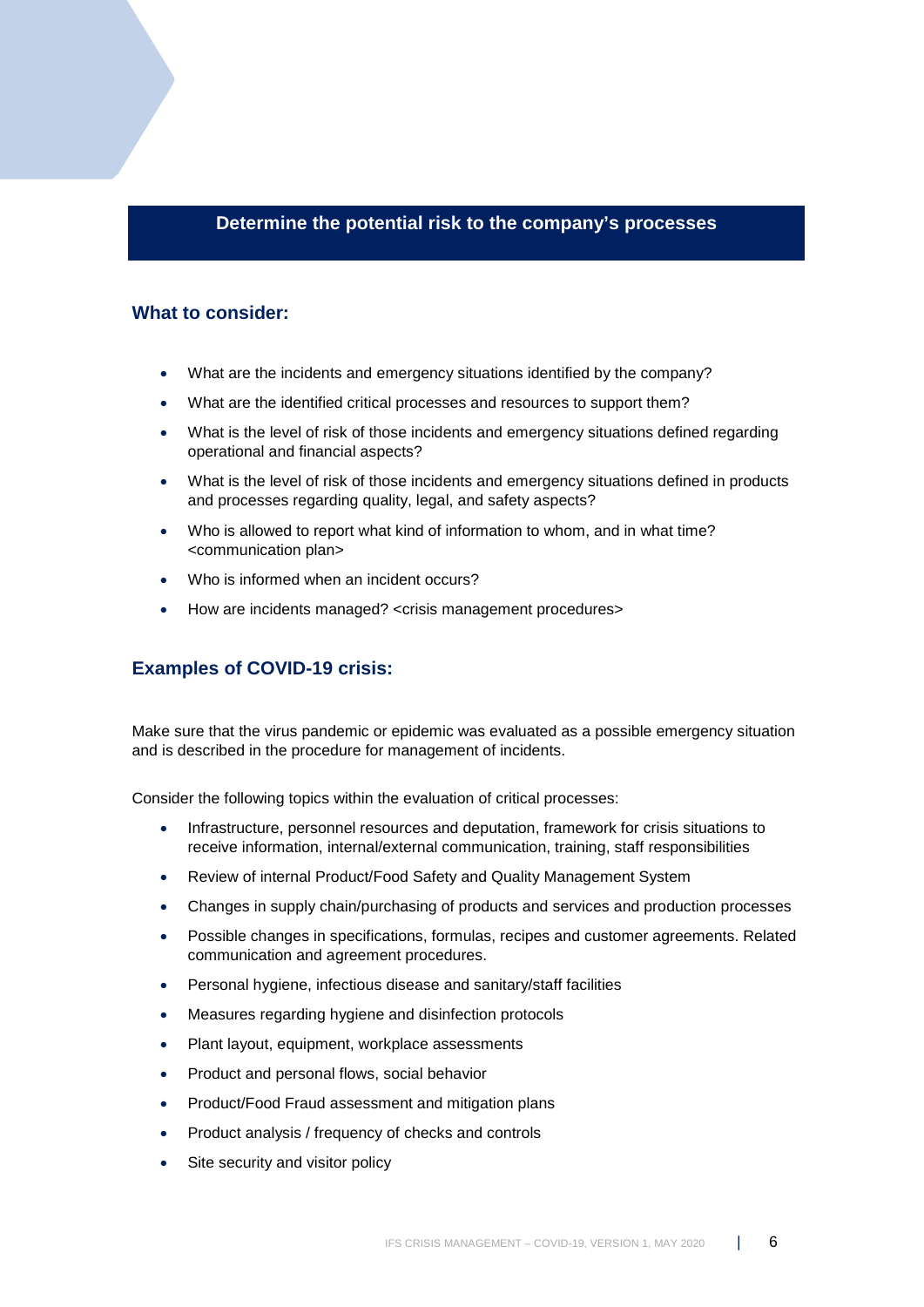# **Developing and implementing an action plan**

#### **What to consider:**

- What are the actions defined to recover, resume and restore in case of emergency/ incidents described by the company?
- Are potential external business corporations considered to ensure customer supply continuity?
- Are the responsibilities clearly defined within the defined actions? <incident management procedures>
- Does the company have a communication plan?
- Definition of the internal and external communication (in case of incidents, product withdrawal, product recall): who, what, how, timelines, etc.
- What kind of surveillance activities will be implemented by the company to detect potential incidents and emergency situations?
- Has the company implemented a recall and withdrawal procedure?

## **Examples of COVID-19 crisis:**

#### **Corporate policy and – structure, human resources management**

- make sure that sources of information used in the company's risk management are updated frequently and as needed according to the COVID-19 crisis. Make sure it includes employee health and pre-cautionary personnel hygiene measures.
- ensure that the crisis team has decided on immediate measures in case an employee is tested positive for COVID-19. Prompt actions can avoid quarantine of a large group of employees.
	- o plan the situation of worker absence and consider alternatives
- make sure that the crisis team responds to COVID-19 information and is able to decide on the risk to the product as well to initiate timely and relevant measures. Related procedures need to be communicated and applied by responsible staff:
	- o E.g. adjust sickness reporting procedures to COVID-19 symptoms
	- E.g. an employee with COVID-19 symptoms was sent for COVID-19 testing. Be informed and prepared about how to handle surfaces, packaging material etc. the employee might have been in contact with.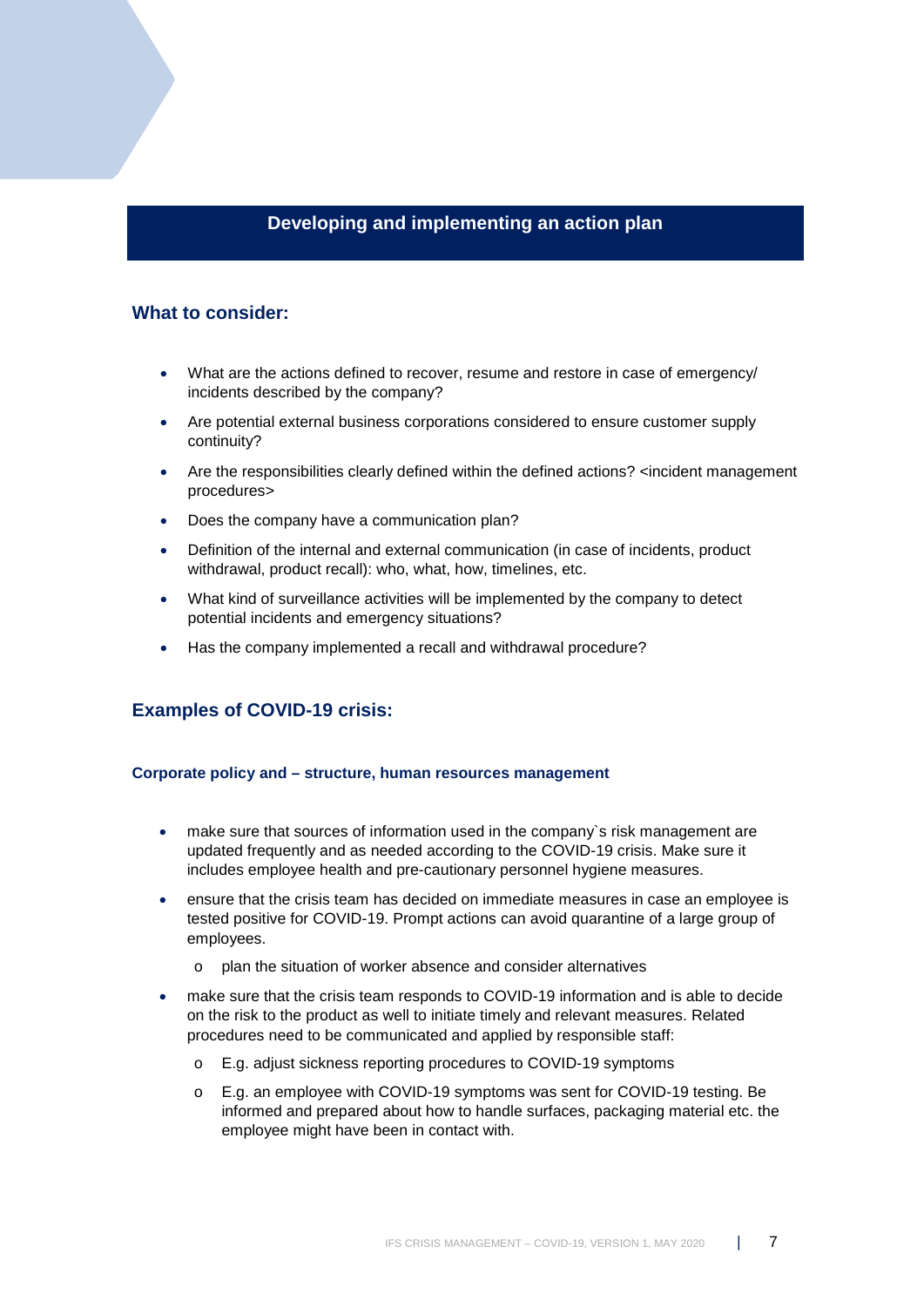- o E.g. by being well informed, the company might have sufficient choice purchasing an adequate amount of face masks, disposable gloves and suitable cleaning and disinfection material, etc.
- make sure that there is IT infrastructure that allows safe access to company data and ensures data protection procedures in case company staff is asked to work from home
- make sure that IT infrastructure is adequate in case staff working remotely require training (i.e. virtual meetings / presentations)
- make sure that there is a process to prove the effectiveness of training (online test, quiz, etc.) in case of remote staff training in form of webinars.

#### **Training and instructions, plant layout and process flow, constructional requirements, foreign material, equipment**

Keeping staff healthy is essential:

- make sure that defined actions and procedures are communicated and understood by the people in charge (i.e. management and group leaders) as well as by the people that should follow the new rules and measures.
- make sure new staff is trained according to the new rules (including verification of understanding) in the event additional labour is necessary
- arrange identification (marking) of working areas, staff flow and staff facilities and provide fulfillment instructions (floor marks, changed staff flows, etc.) so that the required physical distance between staff within the working areas as well as social areas is possible.
	- $\circ$  E.g. schedule the use of the canteen and remove/replace tables and chairs in the canteen to limit the total number of staff in it to keep the required distance.
	- $\circ$  E.g. set timeslots for the changing rooms so that less people change their clothes at the same time or provide additional space to change clothes.
- in case facilities / working areas and personal flows are modified to enable physical distancing, modifications have to be considered within the risk assessment not to compromise the product/food safety and quality (included in the cleaning plan, considerations of potential foreign body sources, consider pest control, maintenance and repair)

#### **Personnel hygiene, protective clothing, cleaning and disinfection, sanitary facilities**

- make sure that cleaning instructions have been updated to cover modified work areas as well as areas with a high risk of coronavirus spread (handles, shared tools as pens, calculators, equipment control panels, door handles, etc.)
- make sure that access and hygiene policies are reviewed, modified, and communicated with employees, service providers, and visitors in advance and that they are followed and accepted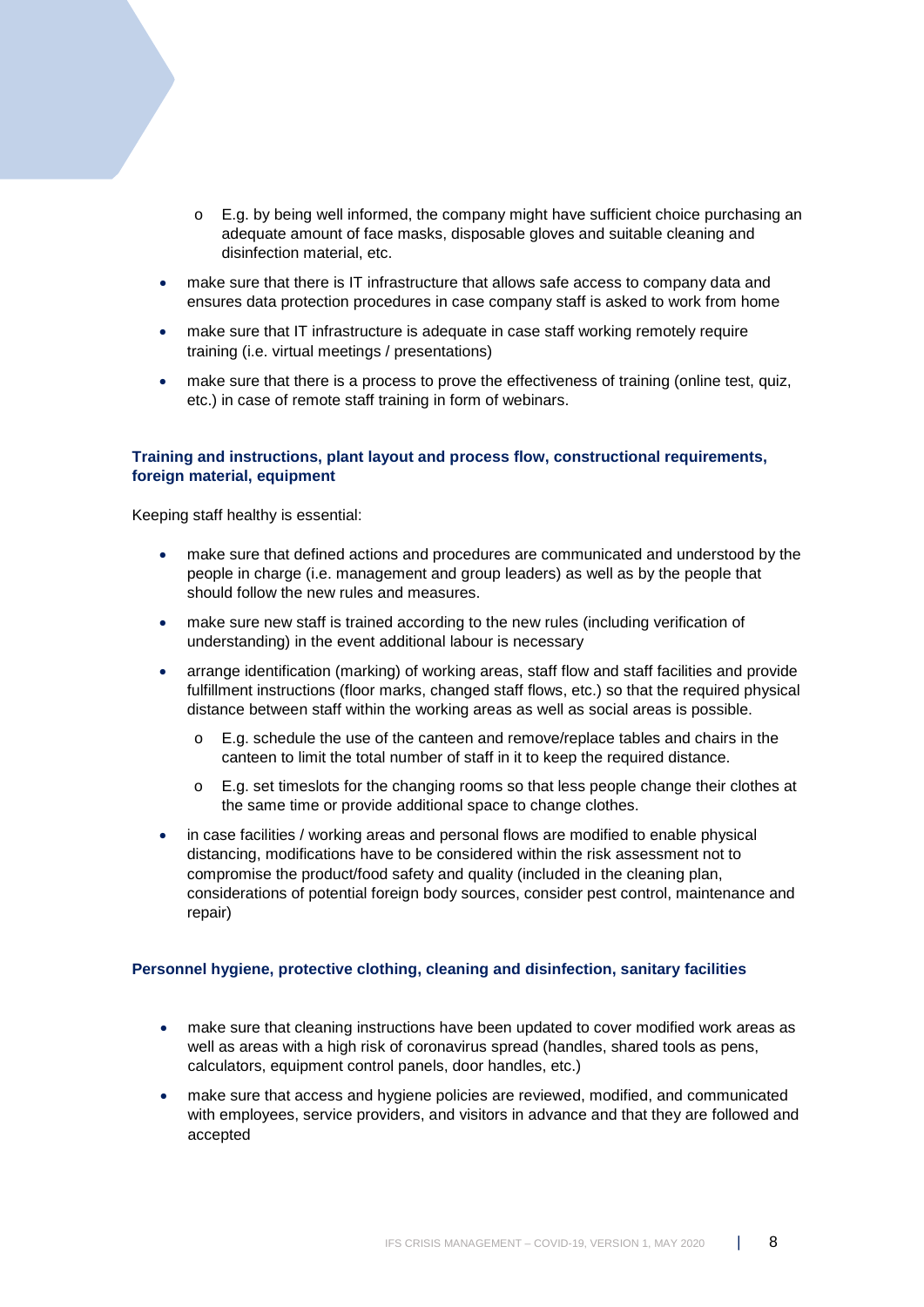- suitable hand washing facilities as well as detergents and hand disinfectants, shall be available and checked regularly
- make sure that staff, service providers, and visitors are aware and trained when/how to use face masks and disposable gloves as a temporary measure
- make sure that effective cleaning instructions are available and known for face mask, if applicable and other temporary protective utensils
- make sure that implementation of specific cleaning measures in time of COVID-19 crisis is checked during the internal inspections (related training, checklists updated)
- make sure that the proper use of masks, hand washing and disinfection, use of gloves is checked at a frequency to ensure full implementation of temporary measures

#### **Contract agreement, specifications and formulas, purchasing, product packaging, product/food fraud, product analyses**

- monitor the raw material supply chain, being in constant contact with suppliers and observe supplier markets and countries of supply/origin.
- if there is a lack of supply of services (transport, laboratory services), products, packaging material due to supplier issues or transport availability, make sure there is an emergency supply defined and approved. (Consider more than one approved supplier per purchased item). The normal approval procedure needs to be followed carefully.
- monitor the likelihood of product/food fraud (shortages, prices, current cases) for raw materials and products
- consider alternative supplier approval and monitoring, as travel restrictions and crisis situation may not allow audits (e.g. certification status, delivery after positive sample delivery, increased analyses and testing, etc.)
- in case of shortages of cleaning and disinfectant equipment a new supplier might be needed. Appropriate evaluation and approval is necessary if the product is fit for the intended use. Instructions might need to be updated and staff trained accordingly.
- make sure shortages in supply and disruptions are communicated to your customer as soon as possible.
- changes to raw materials or any other component or product compromising customer agreements need to be communicated to the customer in advance and needs to be agreed and documented between both parties.
- label changes that are necessary due to COVID-19 crisis have to follow clear procedures, instructions and approval and need to be documented and communicated to all relevant stakeholders.
- internal analysis activities might need to be increased due to changes in the supply chain and possible restrictions to use external laboratory due to increased workload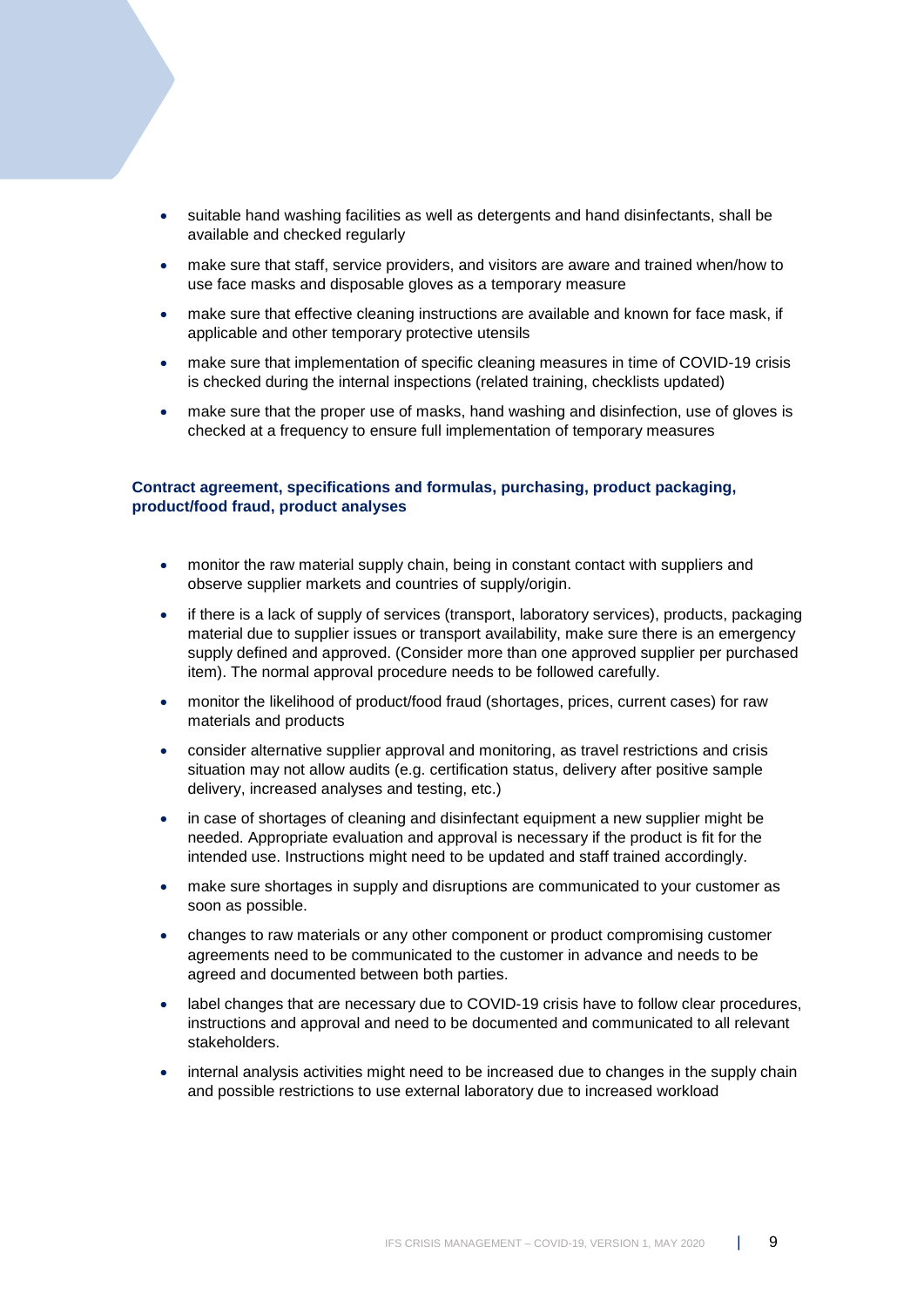#### **Sub-contractors**

• sub-contractors for maintenance, pest control, cleaning, transport etc. need to be aware of and follow the new rules relating to COVID-19. Adherence to the new rules need to be checked. In the event that on-site visits are not possible, additional monitoring and controls and specialist advice and actions should be considered

#### **Site inspections and internal audits**

- if it is possible to conduct them, focus on HACCP, site and personal hygiene is recommended
- optional they could be postponed due to staff availability or internal audits can be conducted partly remote due to work place and travel restrictions, via exchange of documents using online technology including interviews. The company should conduct a risk assessment to allocate which parts can be conducted remotely and which parts require presence on-site

#### **Site, personnel and visitor security**

• in the case of increased usage of temporary staff or changed external service providers, the site policies and access controls need to be carefully communicated